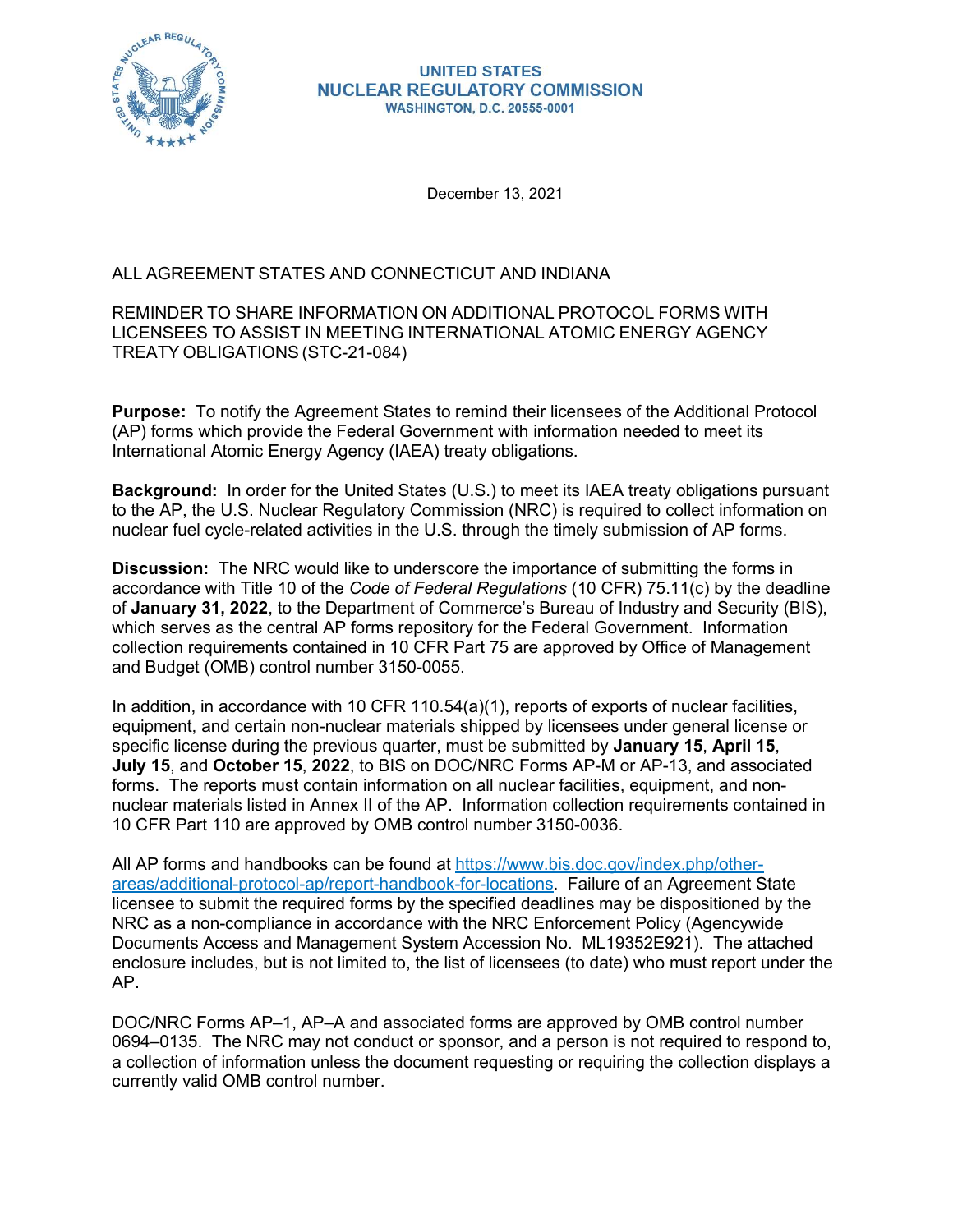STC-21-084<br>2<br>Should you have any questions on the AP reporting requirement, please contact one of the<br>following individuals listed below: Should you have any questions on the AP reporting requirement, please contact one of the following individuals listed below:

Santiago Aguilar – Import/Export Licensing Analyst; Santiago.Aguilar@nrc.gov Eduardo Sastre – International Safeguards Analyst; Eduardo.Sastre@nrc.gov

If you have any questions regarding this communication, please contact the individual named below: STC-21-084<br>
POINT OF C-21-084<br>
POINT OF C-21-084<br>
Santiago Aguilar — Import/Export Licensing Analyst; <u>Santiago Aguilar@nrc.gov</u><br>
Eduardo Sastre — International Safeguards Analyst; <u>Eduardo Sastre@nrc.gov</u><br>
If you have an

TELEPHONE: (301) 415-7135

Sincerely,  $\mathbb{S}$   $(\mathbb{A}^{\mathcal{A}})$ Signed by Anderson, Brian on 12/13/21

Brian C. Anderson, Chief State Agreement and Liaison Programs Branch Division of Materials Safety, Security, State and Tribal Programs Office of Nuclear Material Safety and Safeguards

Enclosure: List of Licensees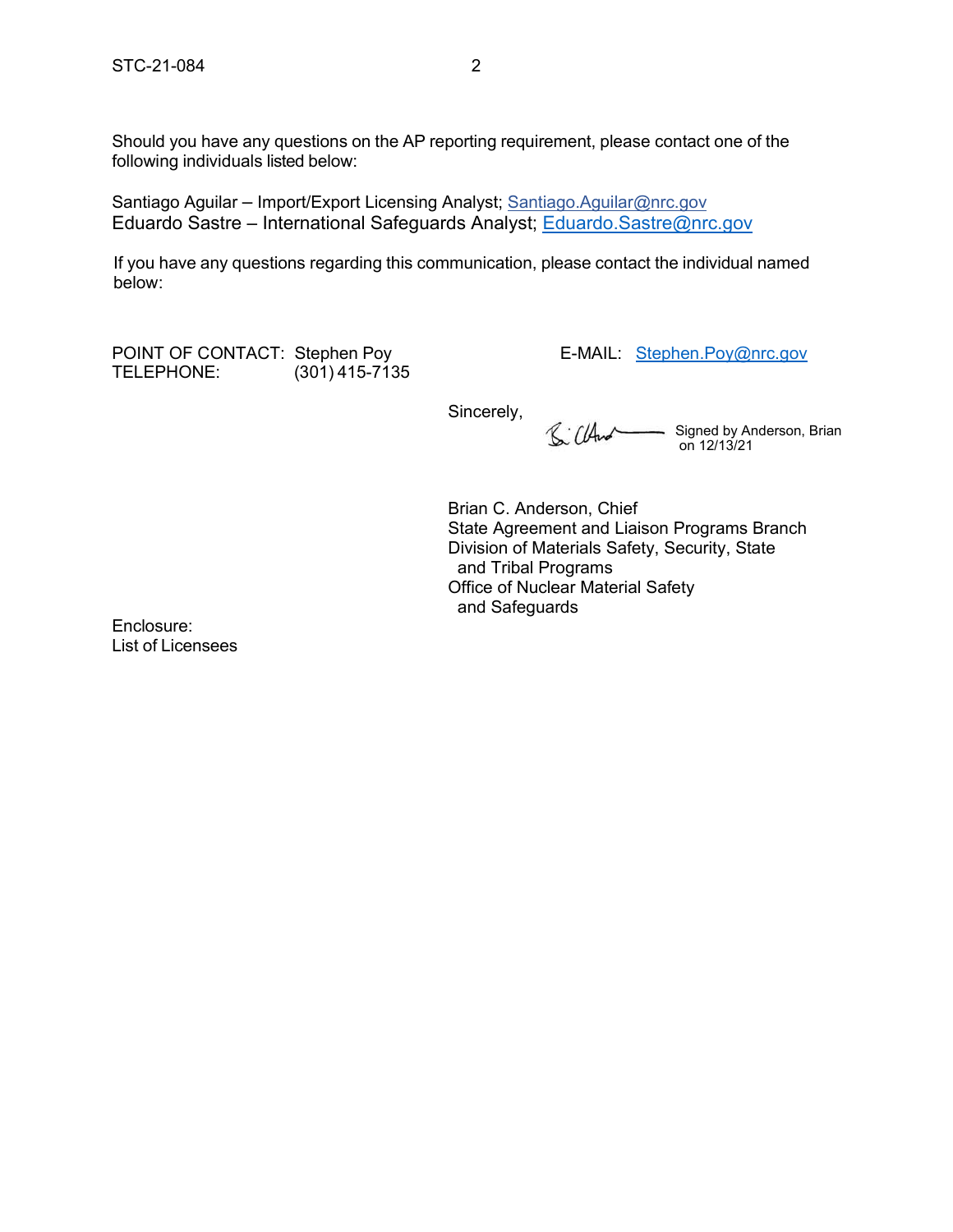# STC-21-084<br>SUBJECT: REMINDER TO PASS ALONG INFORMATION ON ADDITIONAL PROTOCOL<br>FORMS TO LICENSEES TO ASSIST IN MEETING INTERNATIONAL ATOMIC SUBJECT: REMINDER TO PASS ALONG INFORMATION ON ADDITIONAL PROTOCOL FORMS TO LICENSEES TO ASSIST IN MEETING INTERNATIONAL ATOMIC ENERGY AGENCY TREATY OBLIGATIONS (STC-21-084) DATE: DECEMBER 13, 2021

# **DISTRIBUTION:**

| SUBJECT: REMINDER TO PASS ALONG INFORMATION ON ADDITIONAL PROTOCOL<br>FORMS TO LICENSEES TO ASSIST IN MEETING INTERNATIONAL ATOMIC<br>ENERGY AGENCY TREATY OBLIGATIONS (STC-21-084)<br>DATE:<br><b>DECEMBER 13, 2021</b><br>DISTRIBUTION:<br><b>CRCPD</b><br><b>OAS</b><br><b>OERidsMailCenter</b><br>PHabighorst, OIP<br><b>ADAMS Accession Number: ML21335A069</b><br>*via e-mail<br><b>OFFICE</b><br>NMSS/DFM<br>NMSS/MSST<br>OE/EB<br>NMSS/DFM<br>NAME<br>SAguilar<br><b>JRubenstone</b><br>SPoy<br><b>JPeralta</b><br>DATE<br>11/16/2021<br>12/09/2021<br>12/13/21<br>12/9/21<br><b>OFFICE</b><br>NMSS/MSST<br><b>NAME</b><br><b>BAnderson</b><br>DATE<br>12/13/2021*<br><b>OFFICIAL RECORD COPY</b> |  |  |  |  |  |  |
|-----------------------------------------------------------------------------------------------------------------------------------------------------------------------------------------------------------------------------------------------------------------------------------------------------------------------------------------------------------------------------------------------------------------------------------------------------------------------------------------------------------------------------------------------------------------------------------------------------------------------------------------------------------------------------------------------------------|--|--|--|--|--|--|
|                                                                                                                                                                                                                                                                                                                                                                                                                                                                                                                                                                                                                                                                                                           |  |  |  |  |  |  |
|                                                                                                                                                                                                                                                                                                                                                                                                                                                                                                                                                                                                                                                                                                           |  |  |  |  |  |  |
|                                                                                                                                                                                                                                                                                                                                                                                                                                                                                                                                                                                                                                                                                                           |  |  |  |  |  |  |
|                                                                                                                                                                                                                                                                                                                                                                                                                                                                                                                                                                                                                                                                                                           |  |  |  |  |  |  |
|                                                                                                                                                                                                                                                                                                                                                                                                                                                                                                                                                                                                                                                                                                           |  |  |  |  |  |  |
|                                                                                                                                                                                                                                                                                                                                                                                                                                                                                                                                                                                                                                                                                                           |  |  |  |  |  |  |
|                                                                                                                                                                                                                                                                                                                                                                                                                                                                                                                                                                                                                                                                                                           |  |  |  |  |  |  |
|                                                                                                                                                                                                                                                                                                                                                                                                                                                                                                                                                                                                                                                                                                           |  |  |  |  |  |  |
|                                                                                                                                                                                                                                                                                                                                                                                                                                                                                                                                                                                                                                                                                                           |  |  |  |  |  |  |
|                                                                                                                                                                                                                                                                                                                                                                                                                                                                                                                                                                                                                                                                                                           |  |  |  |  |  |  |
|                                                                                                                                                                                                                                                                                                                                                                                                                                                                                                                                                                                                                                                                                                           |  |  |  |  |  |  |
|                                                                                                                                                                                                                                                                                                                                                                                                                                                                                                                                                                                                                                                                                                           |  |  |  |  |  |  |
|                                                                                                                                                                                                                                                                                                                                                                                                                                                                                                                                                                                                                                                                                                           |  |  |  |  |  |  |
|                                                                                                                                                                                                                                                                                                                                                                                                                                                                                                                                                                                                                                                                                                           |  |  |  |  |  |  |
|                                                                                                                                                                                                                                                                                                                                                                                                                                                                                                                                                                                                                                                                                                           |  |  |  |  |  |  |
|                                                                                                                                                                                                                                                                                                                                                                                                                                                                                                                                                                                                                                                                                                           |  |  |  |  |  |  |
|                                                                                                                                                                                                                                                                                                                                                                                                                                                                                                                                                                                                                                                                                                           |  |  |  |  |  |  |
|                                                                                                                                                                                                                                                                                                                                                                                                                                                                                                                                                                                                                                                                                                           |  |  |  |  |  |  |
|                                                                                                                                                                                                                                                                                                                                                                                                                                                                                                                                                                                                                                                                                                           |  |  |  |  |  |  |
|                                                                                                                                                                                                                                                                                                                                                                                                                                                                                                                                                                                                                                                                                                           |  |  |  |  |  |  |
|                                                                                                                                                                                                                                                                                                                                                                                                                                                                                                                                                                                                                                                                                                           |  |  |  |  |  |  |
|                                                                                                                                                                                                                                                                                                                                                                                                                                                                                                                                                                                                                                                                                                           |  |  |  |  |  |  |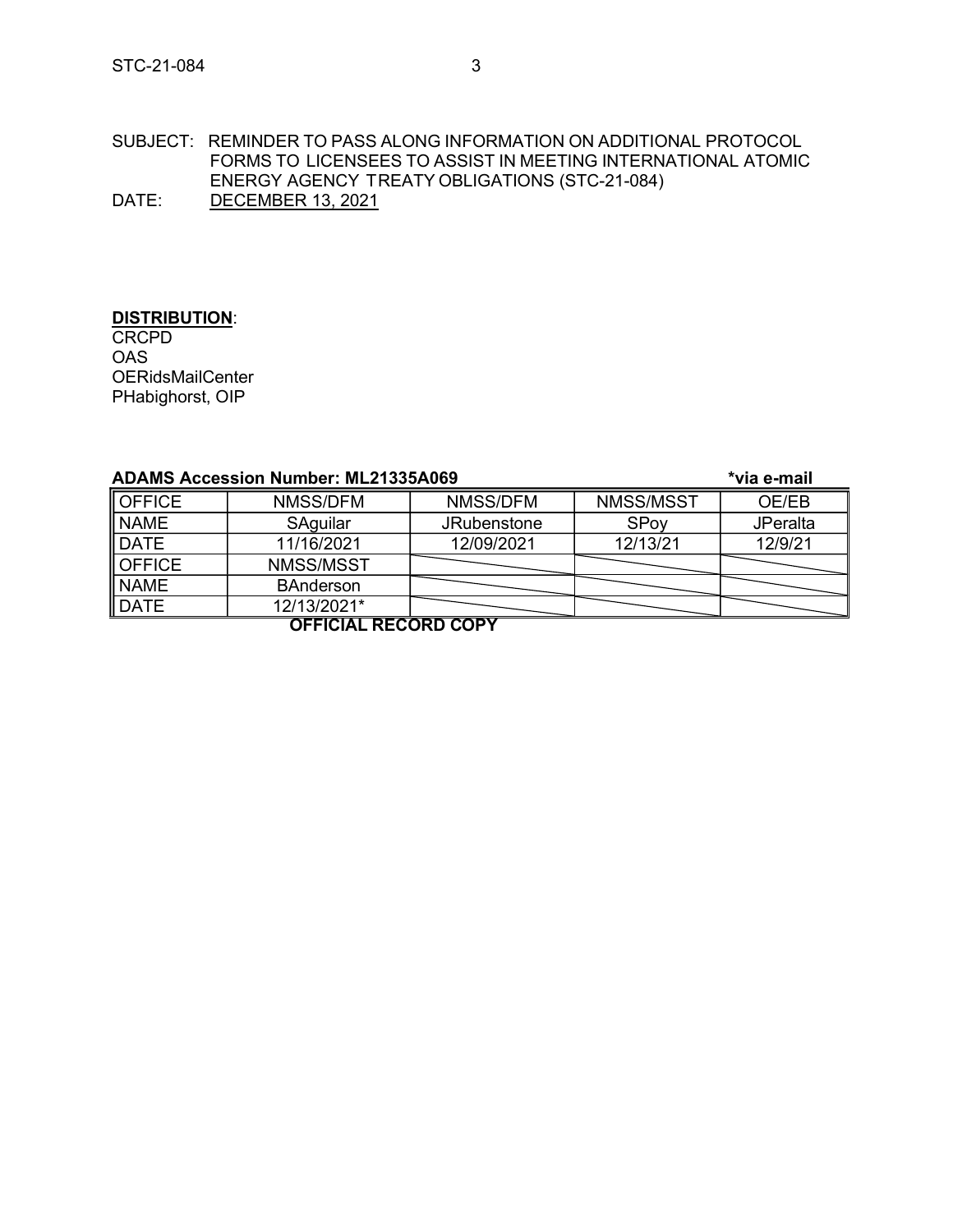1) Holtec Manufacturing Division<br>Allen Hickman<br>200 Braddock Avenue<br>Turtle Creek, PA 15145<br>2) Petersen Inc. (dba NAC International Inc.) Allen Hickman 200 Braddock Avenue Turtle Creek, PA 15145

- 1) Holtec Manufacturing Division<br>
Allen Hickman<br>
200 Braddock Avenue<br>
Turtle Creek, PA 15145<br>
2) Petersen Inc. (dba NAC International, Inc.)<br>
Wren Fowler<br>
3930 East Jones Bridge Rd Suite 200<br>
Norcross, GA 30092<br>
3) Fnergy Wren Fowler 3930 East Jones Bridge Rd Suite 200 Norcross, GA 30092 1) Holtec Manufacturing Division<br>
Allen Hickman<br>
200 Braddock Avenue<br>
Turtle Creek, PA 15145<br>
2) Petersen Inc. (dba NAC International, Inc.)<br>
Wren Fowler<br>
3930 East Jones Bridge Rd Suite 200<br>
Norcross, GA 30092<br>
3) Energy 1) Holtec Manufacturing Division<br>
Allen Hickman<br>
200 Braddock Avenue<br>
Turtle Creek, PA 15145<br>
2) Petersen Inc. (dba NAC International, Inc.)<br>
Wern Fowler<br>
3930 East Jones Bridge Rd Suite 200<br>
Norcross, GA 30092<br>
3) Energy 1) Holtec Manufacturing Division<br>
Allen Hickman<br>
200 Braddock Avenue<br>
Turtle Creek, PA 15145<br>
2) Petersen Inc. (dba NAC International, Inc.)<br>
Wren Fowler<br>
3930 East Jones Bridge Rd Suite 200<br>
Norcross, GA 30092<br>
3) Energy 2) Petersen Inc. (dba NAC International, Inc.)<br>
Were Fowler<br>
3930 East Jones Bridge Rd Suite 200<br>
Norcross, GA 30092<br>
3) Energy Fuel Resources (USA), Inc.<br>
Kathy Weinel<br>
225 Union Blvd. Suite 600<br>
Lakewood, CO 80228<br>
4) Gl
- Kathy Weinel 225 Union Blvd. Suite 600 Lakewood, CO 80228
- Brian Smith 1223 County line Rd Boyertown, PA 19512
- Christopher Jones and Dain A McCoig 6950 S. Potomac St. Suite 300 Centennial, CO 80112 3) Energy Fuel Resources (USA), Inc.<br>
Xalty Weinel<br>
225 Union Blvd. Suite 600<br>
Lakewood, CO 80228<br>
4) Global Advanced Metals USA Inc.<br>
Brian Smith<br>
1223 County line Rd<br>
Boyertown, PA 19512<br>
5) Uranium Resources Inc.<br>
Chris 4) Global Advanced Metals USA Inc.<br>
Brian Smith<br>
1223 County line Rd<br>
Boyertown, PA 19512<br>
5) Uranium Resources Inc.<br>
Christopher Jones and Dain A McCoig<br>
6950 S. Potomac St. Suite 300<br>
Centennial, CO 80112<br>
6) Uranium Ene 5) Uranium Resources Inc.<br>
Christopher Jones and Dain A McCoig<br>
6950 S. Potomac St. Suite 300<br>
Centennial, CO 80112<br>
6) Uranium Energy Corporation<br>
Craig Wall<br>
500 N. Shoreline Blvd. Suite 800N<br>
Corpus Christi, TX 78401<br>
7
- Craig Wall 500 N. Shoreline Blvd. Suite 800N Corpus Christi, TX 78401
- Sheila Pershall 1600 Old Salem Rd. NE Albany, OR 97321 6) Uranium Energy Corporation<br>
Craig Wall<br>
500 N. Shoreline Blvd. Suite 800N<br>
Corpus Christi, TX 78401<br> **7) ATI Specialty Alloys and Components**<br>
Sheila Pershall<br>
1600 Old Salem Rd. NE<br>
Albany, OR 97321<br>
8) ITW Heartland<br>

Randy Meyer 1205 36th Ave. W Alexandria, MN 56308

Gary Grade

235407 E SR 397 Kennewick, WA 99337

Scott Schierman 907 N. Poplar Street, Suite 260 Casper, WY 82601